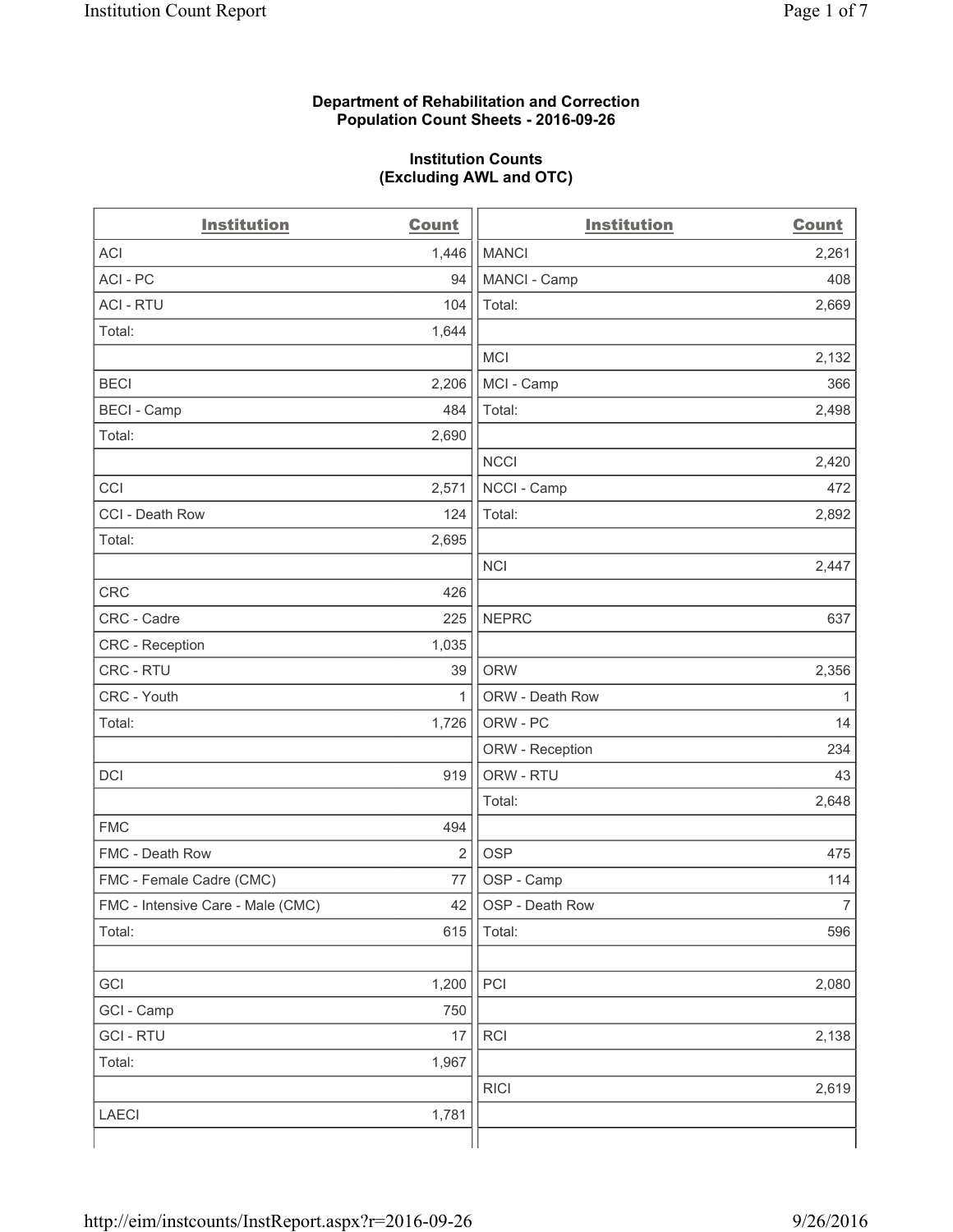|                          |       | SCI            |                          | 1,957  |
|--------------------------|-------|----------------|--------------------------|--------|
| LECI                     | 2,157 |                |                          |        |
| LECI - Camp              | 189   | SOCF           |                          | 1,169  |
| Total:                   | 2,346 | SOCF - RTU     |                          | 56     |
|                          |       | Total:         |                          | 1,225  |
| LOCI                     | 2,283 |                |                          |        |
|                          |       | <b>TCI</b>     |                          | 1,092  |
| LORCI                    | 286   | TCI - Camp     |                          | 430    |
| LORCI - Cadre            | 165   | Total:         |                          | 1,522  |
| <b>LORCI - Reception</b> | 1,217 |                |                          |        |
| Total:                   | 1,668 | <b>TOCI</b>    |                          | 1,097  |
|                          |       | TOCI - PC      |                          | 96     |
| <b>MACI</b>              | 861   | Total:         |                          | 1,193  |
| MACI - Minimum           | 1,300 |                |                          |        |
| Total:                   | 2,161 | <b>WCI</b>     |                          | 1,148  |
|                          |       | <b>WCI-RTU</b> |                          | 91     |
|                          |       | Total:         |                          | 1,239  |
|                          |       |                | <b>Total Population:</b> | 50,855 |

\* The Total Population includes 30 Offenders with Reason Codes 30 & 31. \*\* The Total Population includes 35 Offenders with Reason Code 0A.

Total Male 46,480 608 431 46,657

# **(Include AWL and Exclude OTC)**  Security Level **Body** AWL (-OTC) Total Total Level 5  $106$  106  $1$  106  $1$  106  $1$  106  $1$  106 Total Level 4 1,942 1,942 1,944 18 17 1,942 18 17 1,942 Total Level 3 12,049 12,016 12,016 161 161 128 12,049 Total Level 2 16,676 256 177 16,755

Total Level 1 15,607 169 108 15,668 Total Death Row **134** 134 3 0 137

# **Male Population by Security Level**

#### **Female Population by Institution (Include AWL and Exclude OTC)**

| <b>Institution</b>              | <b>Body</b> | <b>AWL</b> | $(-OTC)$ | <b>Total</b> |
|---------------------------------|-------------|------------|----------|--------------|
| <b>DCI</b>                      | 919         |            | 10       | 920          |
| <b>FMC</b>                      | 25          |            |          | 25           |
| <b>FMC - Female Cadre (CMC)</b> | 77          |            |          |              |
| <b>NEPRC</b>                    | 637         | 18         | 9        | 646          |
| <b>ORW</b>                      | 2,356       | 47         | 29       | 2,374        |
|                                 |             |            |          |              |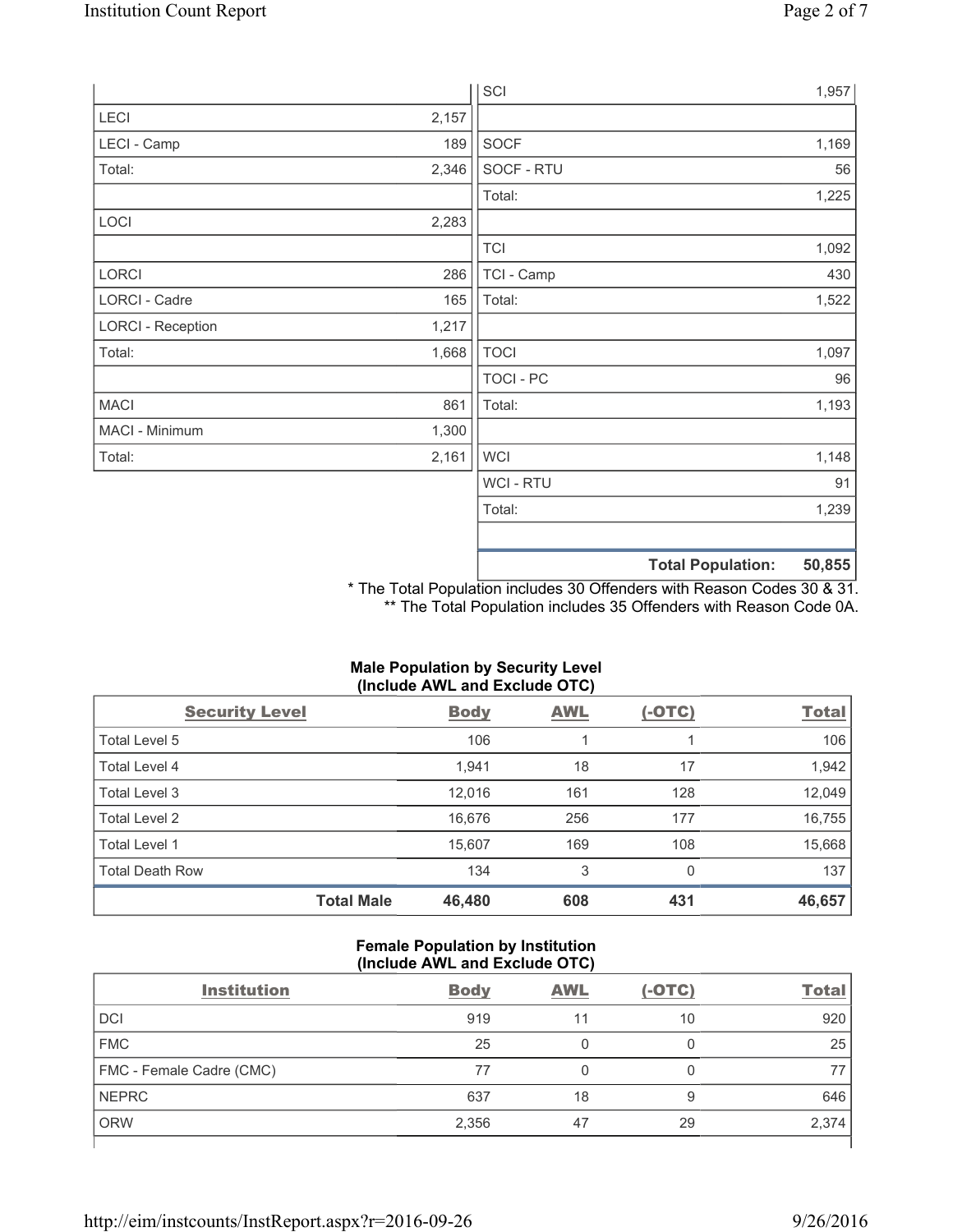| <b>ORW</b> - Death Row |                          |        | 0   |     |        |
|------------------------|--------------------------|--------|-----|-----|--------|
| ORW - PC               |                          | 14     | 0   |     | 14     |
| ORW - Reception        |                          | 234    |     |     | 234    |
| ORW - RTU              |                          | 43     |     |     | 44     |
|                        | <b>Total Female</b>      | 4,306  | 77  | 48  | 4,335  |
|                        | <b>Total Population:</b> | 50,786 | 685 | 479 | 50,992 |

#### **Male Population by Institution: Security Level 5 (Include AWL and Exclude OTC)**

|                   | <b>Institution</b>   | <b>Body</b> | <b>AWL</b> | $(-OTC)$ | <b>Total</b> |
|-------------------|----------------------|-------------|------------|----------|--------------|
| <b>OSP</b>        |                      | 104         |            |          | 104          |
| <b>SOCF</b>       |                      |             |            |          |              |
| <b>SOCF - RTU</b> |                      |             |            |          |              |
|                   | <b>Total Level 5</b> | 106         |            |          | 106          |

# **Male Population by Institution: Security Level 4 (Include AWL and Exclude OTC)**

| <b>Institution</b>       | <b>Body</b>    | <b>AWL</b>          | $(-OTC)$            | <b>Total</b>   |
|--------------------------|----------------|---------------------|---------------------|----------------|
| <b>ACI</b>               | $\overline{2}$ | $\mathsf{O}\xspace$ | $\mathsf 0$         | $\overline{2}$ |
| CCI                      | $\overline{4}$ | $\mathsf{O}\xspace$ | $\mathsf 0$         | $\overline{4}$ |
| CRC                      | 16             | $\mathsf{O}\xspace$ | $\mathsf 0$         | $16$           |
| CRC - Reception          | $\overline{2}$ | $\mathsf{O}\xspace$ | $\mathsf 0$         | $\sqrt{2}$     |
| LECI                     | 12             | $\mathsf{O}\xspace$ | $\mathsf{O}\xspace$ | 12             |
| LOCI                     | $\sqrt{3}$     | $\mathsf{O}\xspace$ | $\mathsf{O}\xspace$ | $\sqrt{3}$     |
| LORCI                    | $\,6\,$        | $\,$ 3 $\,$         | $\mathsf 3$         | $\,6\,$        |
| <b>LORCI - Reception</b> | $\overline{2}$ | $\mathsf{O}\xspace$ | $\mathsf 0$         | $\sqrt{2}$     |
| <b>MANCI</b>             | 33             | $\mathsf{O}\xspace$ | $\mathbf 0$         | 33             |
| <b>NCCI</b>              | $\,8\,$        | $\mathsf{O}\xspace$ | $\mathsf 0$         | $\,8\,$        |
| <b>NCI</b>               | $\sqrt{3}$     | $\mathsf{O}\xspace$ | $\mathsf{O}\xspace$ | $\mathsf 3$    |
| <b>OSP</b>               | 362            | $\,$ 3 $\,$         | $\,$ 3 $\,$         | 362            |
| <b>RCI</b>               | 26             | $\mathsf{O}\xspace$ | $\mathsf{O}\xspace$ | 26             |
| SCI                      | $\sqrt{5}$     | $\mathbf 0$         | $\mathsf{O}\xspace$ | $\,$ 5 $\,$    |
| SOCF                     | 1,163          | 11                  | $10$                | 1,164          |
| SOCF - RTU               | 50             | $\mathsf{O}\xspace$ | $\mathsf 0$         | 50             |
| <b>TCI</b>               | 1              | $\mathsf{O}\xspace$ | $\mathsf{O}\xspace$ | $\mathbf{1}$   |
| <b>TOCI</b>              | 203            | $\mathbf{1}$        | $\mathbf{1}$        | 203            |
| <b>TOCI - PC</b>         | 17             | $\mathsf{O}\xspace$ | $\mathbf 0$         | 17             |
| <b>WCI</b>               | 18             | $\mathsf{O}\xspace$ | $\mathsf{O}\xspace$ | 18             |
| WCI - RTU                | $\sqrt{5}$     | $\mathsf{O}\xspace$ | $\mathsf{O}\xspace$ | $\sqrt{5}$     |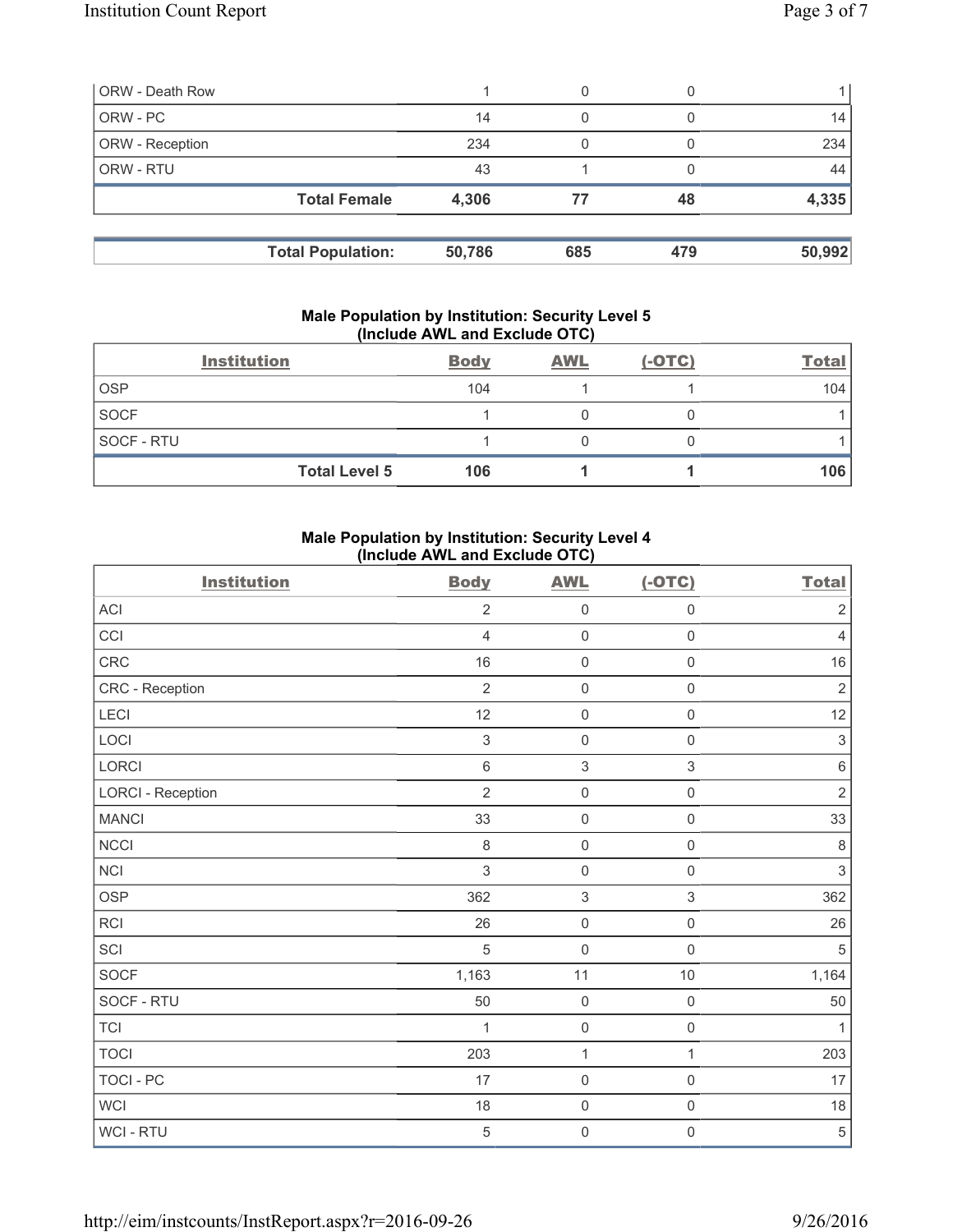| <b>Total Level 4</b> | 1,941 |  |  | .942 |
|----------------------|-------|--|--|------|
|----------------------|-------|--|--|------|

| <b>Institution</b>                | $($ nolddo Affe and Exolddo Oro $)$<br><b>Body</b> | <b>AWL</b>               | $(-OTC)$            | <b>Total</b>              |
|-----------------------------------|----------------------------------------------------|--------------------------|---------------------|---------------------------|
| ACI                               | 28                                                 | $\mathsf{O}\xspace$      | $\mathbf 0$         | 28                        |
| <b>BECI</b>                       | 5                                                  | $\mathsf{O}\xspace$      | $\mathsf{O}\xspace$ | $\,$ 5 $\,$               |
| CCI                               | $\overline{2}$                                     | $\mathsf{O}\xspace$      | $\mathsf{O}\xspace$ | $\overline{2}$            |
| CRC                               | 85                                                 | $\overline{\mathcal{I}}$ | $\,6\,$             | 86                        |
| CRC - Cadre                       | 174                                                | $\mathbf{1}$             | $\mathbf{1}$        | 174                       |
| CRC - Reception                   | 736                                                | 16                       | 11                  | 741                       |
| CRC - RTU                         | 38                                                 | $\mathbf{1}$             | $\mathsf{O}\xspace$ | 39                        |
| CRC - Youth                       | $\mathbf 1$                                        | $\mathsf{O}\xspace$      | $\mathsf{O}\xspace$ | $\mathbf{1}$              |
| ${\sf FMC}$                       | $\,$ 6 $\,$                                        | $\mathsf{O}\xspace$      | $\mathsf{O}\xspace$ | $\,6\,$                   |
| FMC - Intensive Care - Male (CMC) | $\mathsf 3$                                        | $\mathsf{O}\xspace$      | $\mathsf{O}\xspace$ | $\ensuremath{\mathsf{3}}$ |
| GCI                               | $\mathbf{1}$                                       | $\mathsf{O}\xspace$      | $\mathsf{O}\xspace$ | $\mathbf{1}$              |
| LAECI                             | $\overline{4}$                                     | $\mathsf{O}\xspace$      | $\mathsf 0$         | $\overline{4}$            |
| LECI                              | 2,008                                              | $\hbox{9}$               | 8                   | 2,009                     |
| LOCI                              | $\mathbf{1}$                                       | $\mathsf{O}\xspace$      | $\mathsf{O}\xspace$ | $\mathbf{1}$              |
| LORCI                             | 97                                                 | 36                       | 29                  | 104                       |
| LORCI - Cadre                     | 113                                                | $\mathsf{O}\xspace$      | $\mathsf{O}\xspace$ | 113                       |
| <b>LORCI - Reception</b>          | 883                                                | $\mathsf{O}\xspace$      | $\mathsf 0$         | 883                       |
| <b>MACI</b>                       | 796                                                | 5                        | 5                   | 796                       |
| <b>MANCI</b>                      | 2,159                                              | 26                       | 24                  | 2,161                     |
| MCI                               | $\sqrt{2}$                                         | $\mathsf{O}\xspace$      | $\mathsf{O}\xspace$ | $\sqrt{2}$                |
| NCCI                              | $\mathfrak{S}$                                     | $\mathbf{1}$             | $\mathbf{1}$        | $\ensuremath{\mathsf{3}}$ |
| <b>NCI</b>                        | $\sqrt{5}$                                         | $\mathsf{O}\xspace$      | $\mathsf 0$         | $\,$ 5 $\,$               |
| <b>OSP</b>                        | $\overline{2}$                                     | $\mathsf{O}\xspace$      | $\mathsf 0$         | $\overline{2}$            |
| PCI                               | 34                                                 | $\mathbf{1}$             | $\mathsf{O}\xspace$ | 35                        |
| <b>RCI</b>                        | 1,833                                              | 28                       | 20                  | 1,841                     |
| <b>RICI</b>                       | 5                                                  | $\mathsf{O}\xspace$      | $\mathsf{O}\xspace$ | 5                         |
| SCI                               | $\overline{4}$                                     | $\mathsf 0$              | $\mathsf{O}\xspace$ | $\overline{4}$            |
| SOCF                              | 3                                                  | $\mathsf{O}\xspace$      | $\mathsf{O}\xspace$ | $\mathfrak{S}$            |
| SOCF - RTU                        | 5                                                  | $\mathsf 0$              | $\mathsf{O}\xspace$ | 5                         |
| <b>TCI</b>                        | 1,021                                              | 13                       | $\mathsf g$         | 1,025                     |
| TCI - Camp                        | $\overline{2}$                                     | $\mathbf 0$              | $\mathsf{O}\xspace$ | $\overline{2}$            |
| <b>TOCI</b>                       | 760                                                | $\,8\,$                  | $\overline{7}$      | 761                       |
| <b>TOCI - PC</b>                  | 79                                                 | $\mathsf 0$              | $\mathsf{O}\xspace$ | 79                        |
| <b>WCI</b>                        | 1,036                                              | $\,8\,$                  | $\,6\,$             | 1,038                     |
| WCI - RTU                         | 82                                                 | $\mathbf{1}$             | $\mathbf{1}$        | 82                        |

# **Male Population by Institution: Security Level 3 (Include AWL and Exclude OTC)**

ľ

 $\mathbf{I}$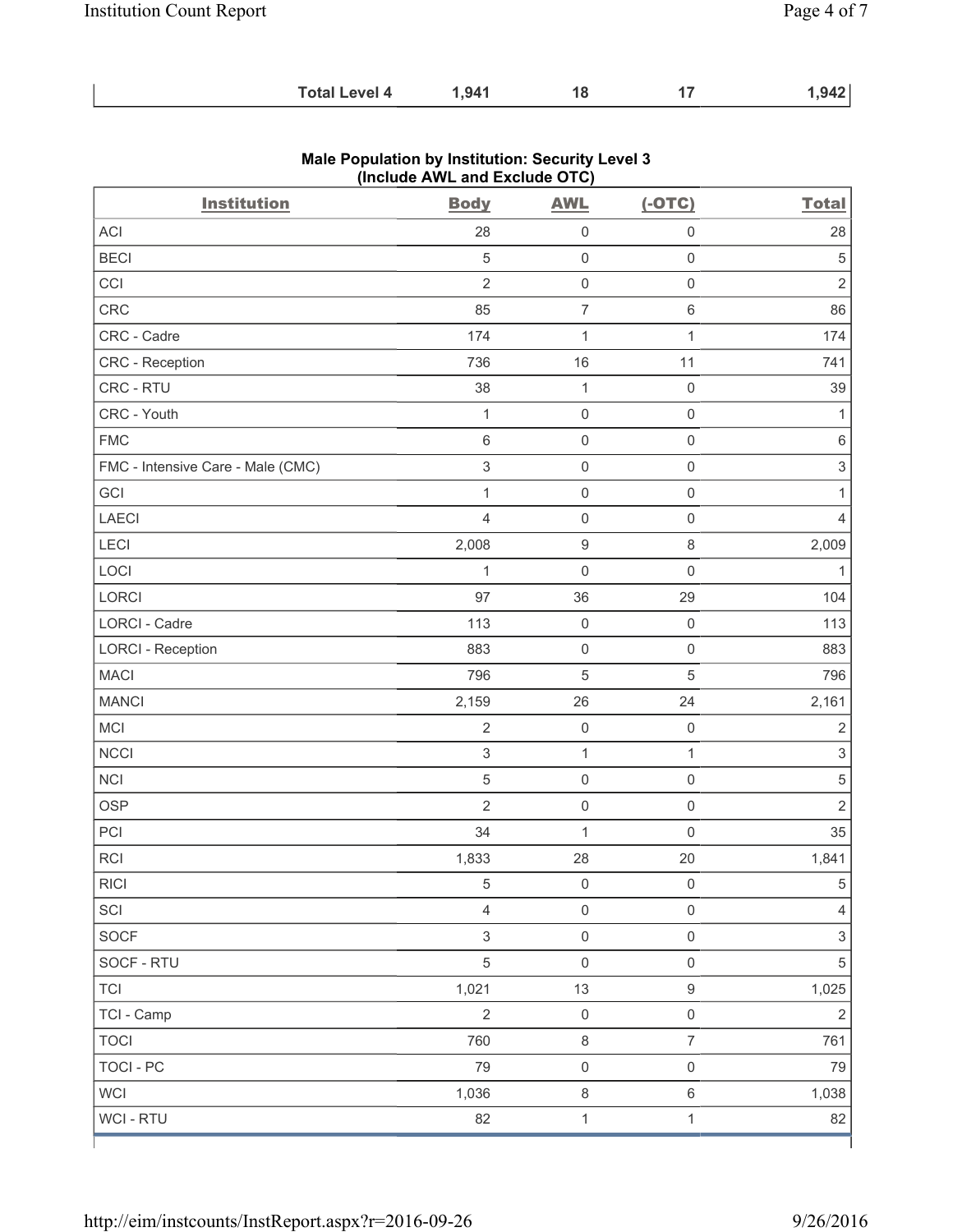| <b>Total Level 3</b> | 12,016 | 161 | 128 | 12,049 |
|----------------------|--------|-----|-----|--------|
|----------------------|--------|-----|-----|--------|

| <b>Institution</b>                | <b>Body</b>    | <b>AWL</b>                | $(-OTC)$                 | <b>Total</b>   |
|-----------------------------------|----------------|---------------------------|--------------------------|----------------|
| <b>ACI</b>                        | 729            | $\overline{7}$            | 6                        | 730            |
| ACI - PC                          | 93             | $\mathbf 0$               | $\mathsf{O}\xspace$      | 93             |
| <b>ACI - RTU</b>                  | 75             | $\mathsf{O}\xspace$       | $\mathsf{O}\xspace$      | 75             |
| <b>BECI</b>                       | 1,431          | 28                        | 19                       | 1,440          |
| CCI                               | 1,817          | 17                        | 11                       | 1,823          |
| CRC                               | 163            | $\ensuremath{\mathsf{3}}$ | $\mathbf{1}$             | 165            |
| CRC - Cadre                       | 51             | $\mathsf{O}\xspace$       | $\mathsf{O}\xspace$      | 51             |
| CRC - Reception                   | 199            | $\,6\,$                   | 5                        | 200            |
| CRC - RTU                         | 1              | $\mathsf{O}\xspace$       | $\mathsf{O}\xspace$      | 1              |
| CRC - Youth                       | $\mathsf 0$    | $\mathbf 1$               | $\mathbf{1}$             | $\mathsf 0$    |
| <b>FMC</b>                        | $\overline{7}$ | $\mathbf{1}$              | $\mathbf{1}$             | $\overline{7}$ |
| FMC - Intensive Care - Male (CMC) | 17             | $\overline{2}$            | $\mathsf{O}\xspace$      | 19             |
| GCI                               | 688            | $\boldsymbol{9}$          | 3                        | 694            |
| <b>GCI-RTU</b>                    | 11             | $\mathsf{O}\xspace$       | $\mathsf{O}\xspace$      | 11             |
| <b>LAECI</b>                      | 1,123          | 17                        | $\mathsf g$              | 1,131          |
| LECI                              | 129            | $\mathbf 0$               | $\mathsf{O}\xspace$      | 129            |
| LOCI                              | 1,284          | 18                        | 14                       | 1,288          |
| LORCI                             | 131            | 25                        | 25                       | 131            |
| LORCI - Cadre                     | 45             | $\mathsf{O}\xspace$       | $\mathsf{O}\xspace$      | 45             |
| <b>LORCI - Reception</b>          | 240            | $\mathbf 1$               | $\mathbf{1}$             | 240            |
| <b>MACI</b>                       | 65             | $\mathbf 1$               | $\mathbf{1}$             | 65             |
| <b>MANCI</b>                      | 47             | $\mathbf 1$               | $\mathbf{1}$             | 47             |
| MCI                               | 1,583          | 22                        | 13                       | 1,592          |
| MCI - Camp                        | $\mathbf{1}$   | $\mathbf 0$               | $\mathsf{O}\xspace$      | 1              |
| <b>NCCI</b>                       | 1,520          | 18                        | 13                       | 1,525          |
| NCCI - Camp                       | 22             | $\mathsf 0$               | $\mathsf{O}\xspace$      | 22             |
| <b>NCI</b>                        | 1,662          | 30                        | 21                       | 1,671          |
| PCI                               | 717            | $\boldsymbol{9}$          | $\overline{\mathcal{L}}$ | 722            |
| RCI                               | 279            | $\mathbf 0$               | $\mathsf 0$              | 279            |
| <b>RICI</b>                       | 1,560          | 28                        | 17                       | 1,571          |
| SCI                               | 832            | 12                        | 11                       | 833            |
| <b>TCI</b>                        | $30\,$         | $\mathsf{O}\xspace$       | $\mathsf{O}\xspace$      | $30\,$         |
| <b>TOCI</b>                       | 28             | $\mathsf{O}\xspace$       | $\mathsf{O}\xspace$      | 28             |
| <b>WCI</b>                        | 93             | $\mathsf{O}\xspace$       | $\mathsf{O}\xspace$      | 93             |
| WCI - RTU                         | $\sqrt{3}$     | $\mathsf{O}\xspace$       | $\mathsf{O}\xspace$      | $\mathfrak{S}$ |

#### **Male Population by Institution: Security Level 2 (Include AWL and Exclude OTC)**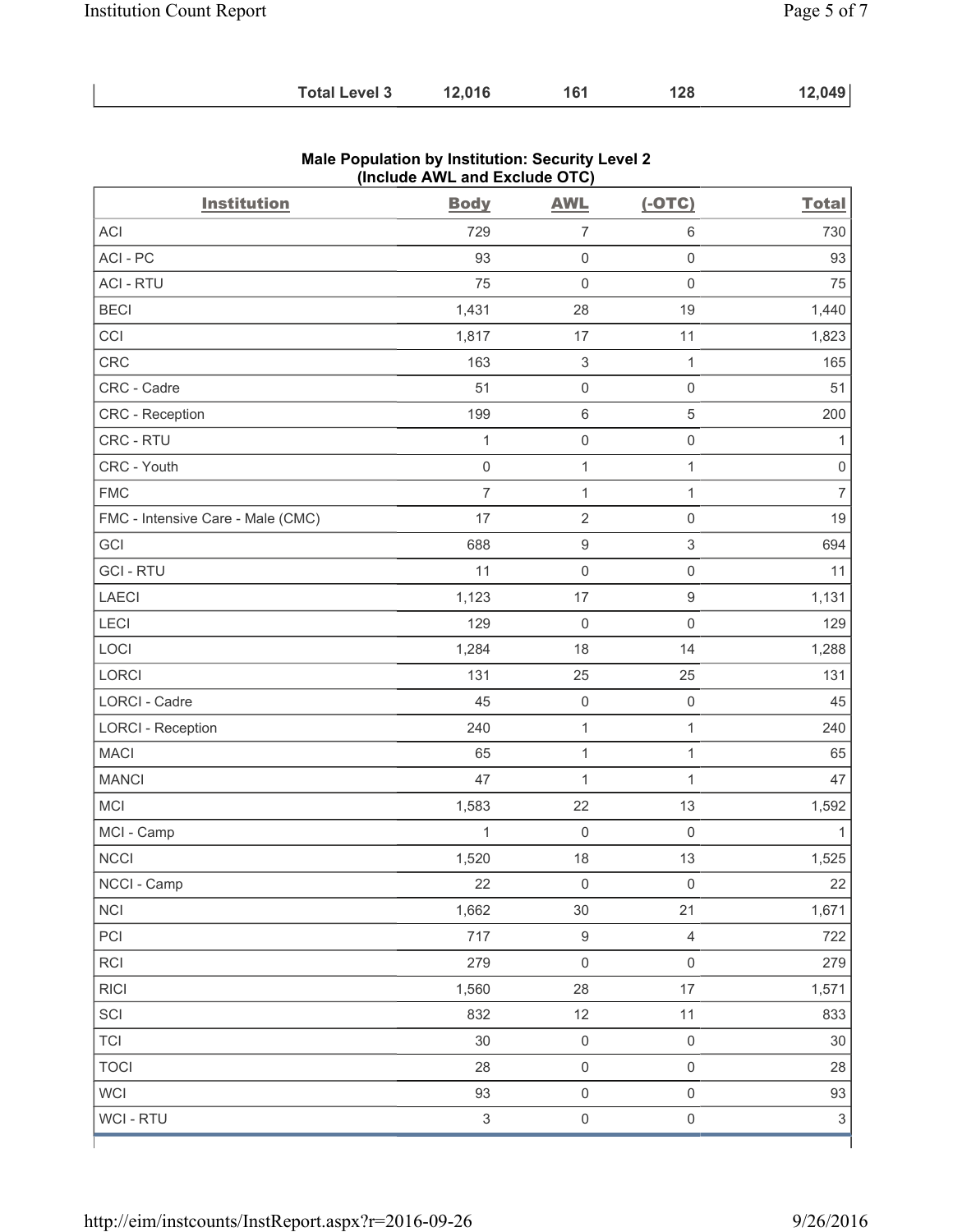| <b>Total Level 2</b> | 16,676 | 256 |  | 16,755 |
|----------------------|--------|-----|--|--------|
|----------------------|--------|-----|--|--------|

| <b>Institution</b>                | <b>Body</b>    | <b>AWL</b>                | $(-OTC)$                  | <b>Total</b>     |
|-----------------------------------|----------------|---------------------------|---------------------------|------------------|
| <b>ACI</b>                        | 687            | 1                         | $\mathbf{1}$              | 687              |
| ACI-PC                            | $\mathbf{1}$   | $\mathbf 0$               | $\mathsf 0$               | $\mathbf{1}$     |
| <b>ACI - RTU</b>                  | 29             | $\mathbf 0$               | $\mathsf 0$               | 29               |
| <b>BECI</b>                       | 770            | 12                        | $\,6\,$                   | 776              |
| <b>BECI</b> - Camp                | 484            | $\mathsf{O}\xspace$       | $\mathsf{O}\xspace$       | 484              |
| CCI                               | 748            | $\overline{7}$            | $\overline{7}$            | 748              |
| CRC                               | 102            | $\overline{4}$            | $\ensuremath{\mathsf{3}}$ | 103              |
| CRC - Reception                   | 93             | $\mathbf{1}$              | $\mathbf{1}$              | 93               |
| <b>FMC</b>                        | 455            | $\,6\,$                   | 4                         | 457              |
| FMC - Intensive Care - Male (CMC) | 22             | $\mathsf{O}\xspace$       | $\mathsf{O}\xspace$       | 22               |
| GCI                               | 511            | 13                        | $\,8\,$                   | 516              |
| GCI - Camp                        | 750            | $\mathbf{1}$              | $\mathbf{1}$              | 750              |
| <b>GCI-RTU</b>                    | 6              | $\mathsf 0$               | $\mathsf{O}\xspace$       | $\,6\,$          |
| <b>LAECI</b>                      | 654            | $\overline{7}$            | $\ensuremath{\mathsf{3}}$ | 658              |
| LECI                              | 8              | $\mathsf{O}\xspace$       | $\mathsf{O}\xspace$       | 8                |
| LECI - Camp                       | 189            | $\mathsf{O}\xspace$       | $\mathbf 0$               | 189              |
| LOCI                              | 995            | $\overline{4}$            | $\ensuremath{\mathsf{3}}$ | 996              |
| <b>LORCI</b>                      | 51             | $\overline{7}$            | $\,6\,$                   | 52               |
| <b>LORCI - Cadre</b>              | $\overline{7}$ | $\mathsf{O}\xspace$       | $\mathsf 0$               | $\overline{7}$   |
| <b>LORCI - Reception</b>          | 92             | $\mathbf{1}$              | $\mathbf{1}$              | 92               |
| MACI - Minimum                    | 1,300          | 11                        | $\,8\,$                   | 1,303            |
| <b>MANCI</b>                      | 22             | $\overline{4}$            | $\ensuremath{\mathsf{3}}$ | 23               |
| MANCI - Camp                      | 408            | $\ensuremath{\mathsf{3}}$ | $\ensuremath{\mathsf{3}}$ | 408              |
| MCI                               | 547            | $10$                      | $\overline{4}$            | 553              |
| MCI - Camp                        | 365            | $\mathsf{O}\xspace$       | $\mathsf{O}\xspace$       | 365              |
| <b>NCCI</b>                       | 889            | 12                        | $\overline{7}$            | 894              |
| NCCI - Camp                       | 450            | $\mathsf 0$               | $\mathsf 0$               | 450              |
| <b>NCI</b>                        | 777            | $10$                      | $\,6\,$                   | 781              |
| <b>OSP</b>                        | $\overline{7}$ | $\overline{4}$            | $\overline{2}$            | $\boldsymbol{9}$ |
| OSP - Camp                        | 114            | $\mathbf 1$               | $\mathbf{1}$              | 114              |
| PCI                               | 1,329          | 23                        | $10$                      | 1,342            |
| <b>RICI</b>                       | 1,054          | $\boldsymbol{9}$          | $\overline{7}$            | 1,056            |
| SCI                               | 1,116          | $\overline{\mathcal{I}}$  | $\ensuremath{\mathsf{3}}$ | 1,120            |
| SOCF                              | $\mathbf{1}$   | $\mathsf{O}\xspace$       | $\mathsf{O}\xspace$       | 1                |
| <b>TCI</b>                        | 40             | $\,6\,$                   | $\,$ 5 $\,$               | 41               |

### **Male Population by Institution: Security Level 1 (Include AWL and Exclude OTC)**